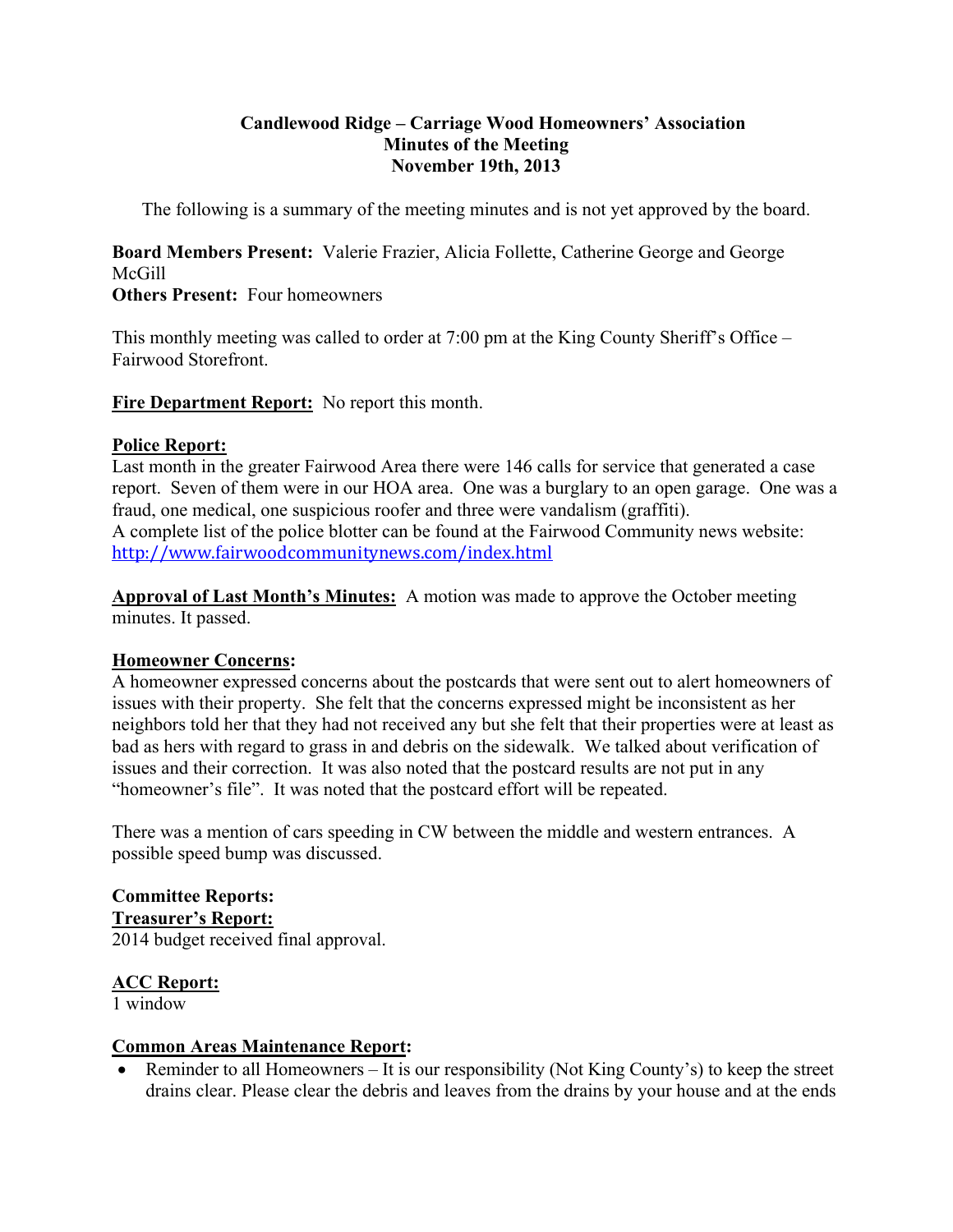of your street.

- We continue to have branches and trees fall onto the paths at CR Park. Please contact me (George) at commonareas@crcwhoa.org or call 425-738-8611 #80 and leave a message if you notice any trees or branches at either park or any of the Common areas or entrances.
- Reminder all dogs must be on leash this is a King County Law as well as our policy in our HOA Parks.
- George had Soos Creek W & S turn off and lock our 3 water meters for the Winter and Canber has winterized them.
- We had several trees cut down on the parcel of land at  $159<sup>th</sup>$  Ave SE and SE  $179<sup>th</sup>$  St. that were in danger of falling on a HO'S property. A HO contacted us that several branches and 1 of the trees was leaning on the guide wire for one of the power poles – I had Canber remove them.
- King County Sheriff Patrols and requests will now be coordinated by the CAM Chair and monthly reports will be submitted before each monthly meeting. Please contact the Board with any areas of concern and we will do our best to accommodate. We have dropped patrol hrs to 12 hrs per month for the Winter.
- We have had more tagging in CR- this time on 3 HO's fences and 2 on the street surface. This is the same tagging that has been on our Park signs and benches and Mutt Mitts. Please keep an eye out for groups of teens wandering around the Park and out on the streets late at night. Please note that since this tagging is on private property it is not the HOA's responsibility to remove or cover up but the Homeowners.
- $\bullet$  Our Contract for Landscaping is up this Jan 1<sup>st</sup>. I have met with our current Landscape Service, Canber and another new Company that contacted me. I have asked for their bids by Dec. $5<sup>th</sup>$ .
- Please keep a watch for suspicious Activity and call 911

**Reminder:** Our parks are private parks which exist for the use and enjoyment of HOA residents, their families and guests. They are not public parks. Our park usage rules apply to everyone. Following are some of the rules that have been established to maximize safety, and minimize liability and maintenance cost:

A. Park Hours: 9:00 am to dusk.

B. No Smoking, alcohol, drugs, loud music, golfing, motorized vehicles or **Fireworks**  are allowed.

C. Animals must be leashed and owners are responsible for cleaning up after their animals.

# **Cul-de-Sac Committee**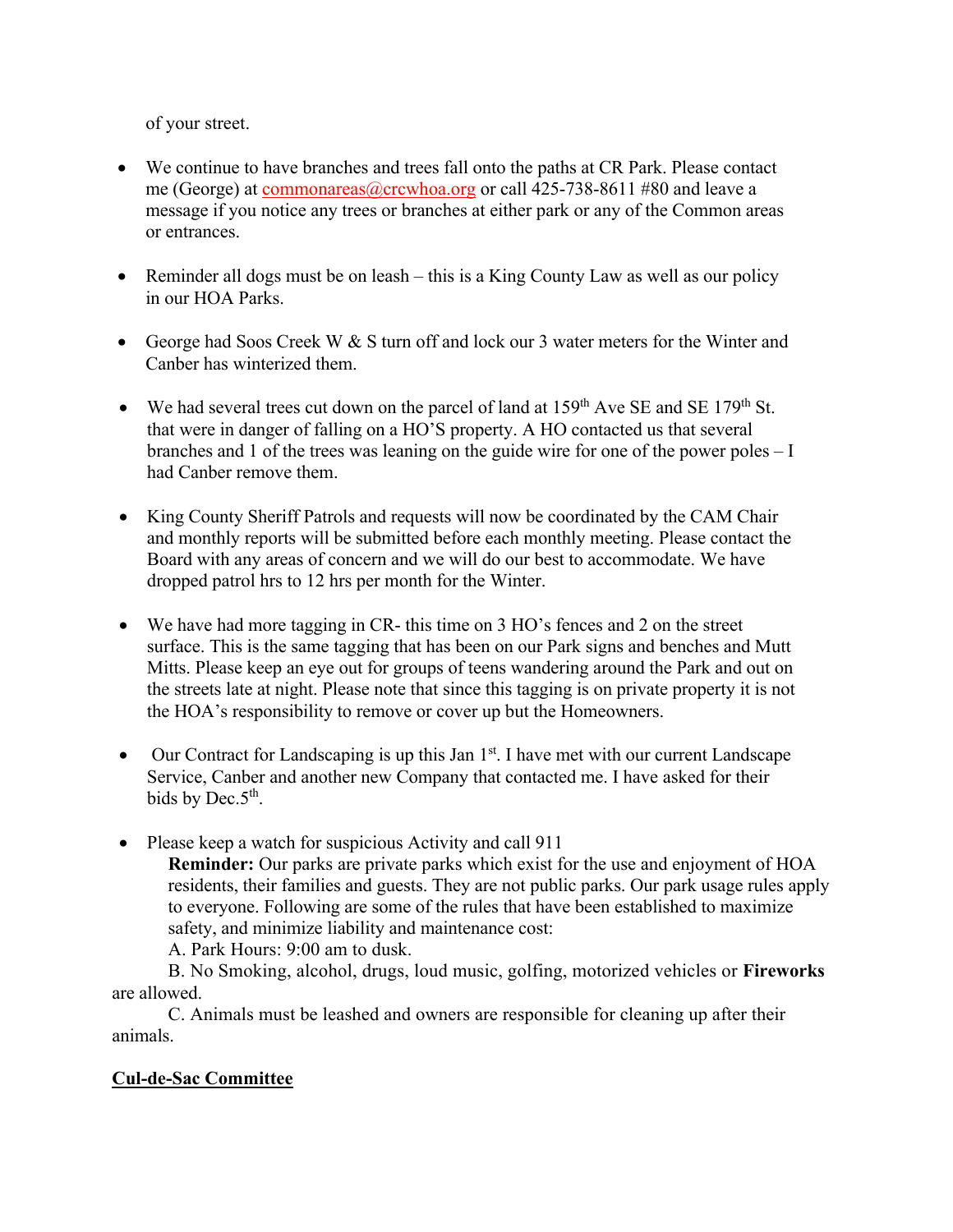I have had HO's in 2 of our Cul De Sacs contact me about broken curbing in their Island/Planters. The damage is being caused by the large Waste Mgt. Trucks as they try to maneuver around the Island. Both of these Islands were on our list to be replaced/repaired ASAP (like we did on Island #1 back in May 2013). In Island #15 (153 ct SE ) a HO witnessed a Waste Mgt. truck drive up onto the Island breaking up more of the curbing, took photos and contacted a Manager at Waste Mgt. They came out to verify and have had their Ins. Co. contact us. I am in the process of getting the repair quote and getting it to them. Hopefully we will get some money so we can repair this Island.

I received the estimate for repairing the broken curbing in Island #15 and sent it into the Insurance Co. We received a check for the entire amount to replace the original curbing- \$1200. We are not going to replace it as original but do like we did earlier this year on Island  $#1$ remove several feet of the island and curbing and put in rolling curbing. I asked for and received a quote to do this Island and Island #11 (SE178th) at the same time as we will receive a 10% discount. We intend on having this work done in early 2014.

## **Complaints Negotiations Report:**

We talked about problems we are having with the voice mail associated with our HOA. It is difficult to hear and reply to them as well as the fact that there may be a delay for hours or days from the time the message is recorded to the time it can be retrieved.

It was noted that the post card process is resulting in property improvements and is allowing board members to meet homeowners in a non-confronting environment.

It was brought up that the tagging that was done to the homeowners' fences must be cleaned up by the homeowners in a timely fashion to remove the temptation to re-tag.

Reminder to all homeowners: All complaints must be signed and mailed in. They cannot be accepted via e-mail. If you get a letter, please contact the committee with your plans or issues. (For example, if you cannot do some work until an ACC form has been approved.) Please, only one complaint per form. Do not list multiple houses on the same form.

### **Capital Improvement Committee:**

Please contact the board if you have any ideas for Capital Improvements.

### **Legal and Insurance Report:**

None

#### **Nominating Committee**

John Utz is chair, Catherine George is a member. There is one old open Board position after George McGill volunteered to serve another 3 year term. There will be three Board positions up for reelection in 2014. If you are interested in serving on the Board, please contact a Board member or attend a monthly meeting.

### **Old Business:**

No old business this month.